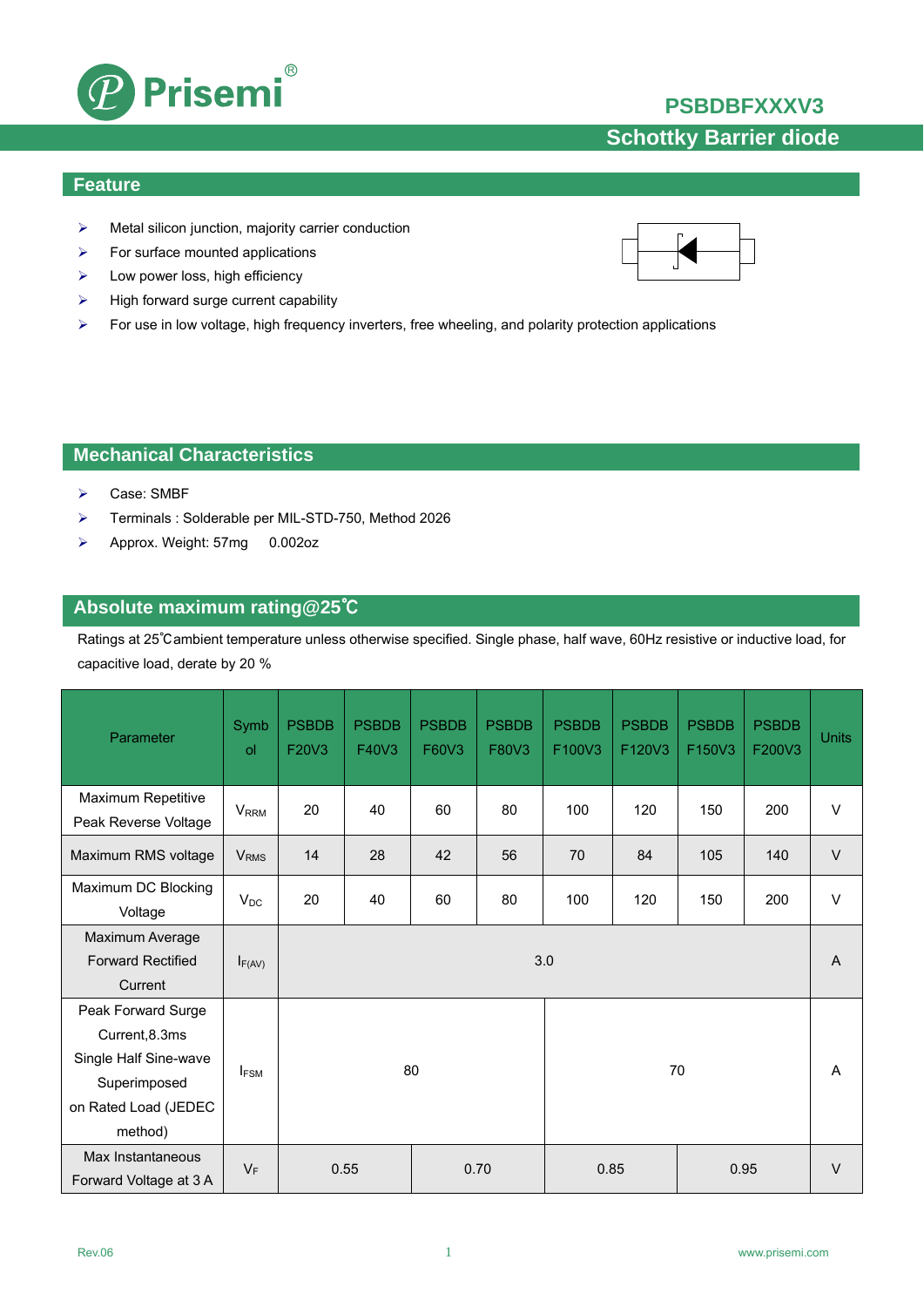# **Schottky Barrier diode PSBDBFXXXV3**

# **Absolute maximum rating@25**℃

| Parameter                                                                  | Symbol           | <b>PSBDA</b><br>F20V3 | <b>PSBDA</b><br>F40V3 | <b>PSBDA</b><br>F60V3 | <b>PSBDA</b><br>F80V3 | <b>PSBDA</b><br>F100V3 | <b>PSBDA</b><br>F120V3 | <b>PSBDA</b><br>F150V3 | <b>PSBDA</b><br>F200V3 | <b>Units</b> |
|----------------------------------------------------------------------------|------------------|-----------------------|-----------------------|-----------------------|-----------------------|------------------------|------------------------|------------------------|------------------------|--------------|
| Maximum DC<br><b>Reverse Current</b><br>Ta = $25^{\circ}$ C<br>at Rated DC | $I_R$            |                       | 0.5                   |                       |                       |                        | 0.3<br>3               |                        |                        | mA           |
| Reverse Voltage<br>Ta = $100^{\circ}$ C                                    |                  | 5                     |                       |                       |                       |                        |                        |                        |                        |              |
| <b>Typical Junction</b><br>Capacitance <sup>1)</sup>                       | $C_j$            | 450                   |                       |                       |                       | pF                     |                        |                        |                        |              |
| <b>Typical Thermal</b><br>Resistance <sup>2)</sup>                         | $R_{\theta JA}$  | 50                    |                       |                       |                       |                        |                        |                        | $\degree$ C/W          |              |
| Operating<br>Junction<br>Temperature<br>Range                              | $T_j$            | $-55 - \pm 125$       |                       |                       |                       |                        |                        | °С                     |                        |              |
| Storage<br>Temperature<br>Range                                            | $T_{\text{stg}}$ | $-55 - + 150$         |                       |                       |                       |                        |                        | °C                     |                        |              |

Notes:

- 1. Measured at 1MHz and applied reverse voltage of 4 V D.C.
- 2. P.C.B. mounted with 0.5 X 0.5" (12.7 X 12.7 mm) copper pad areas.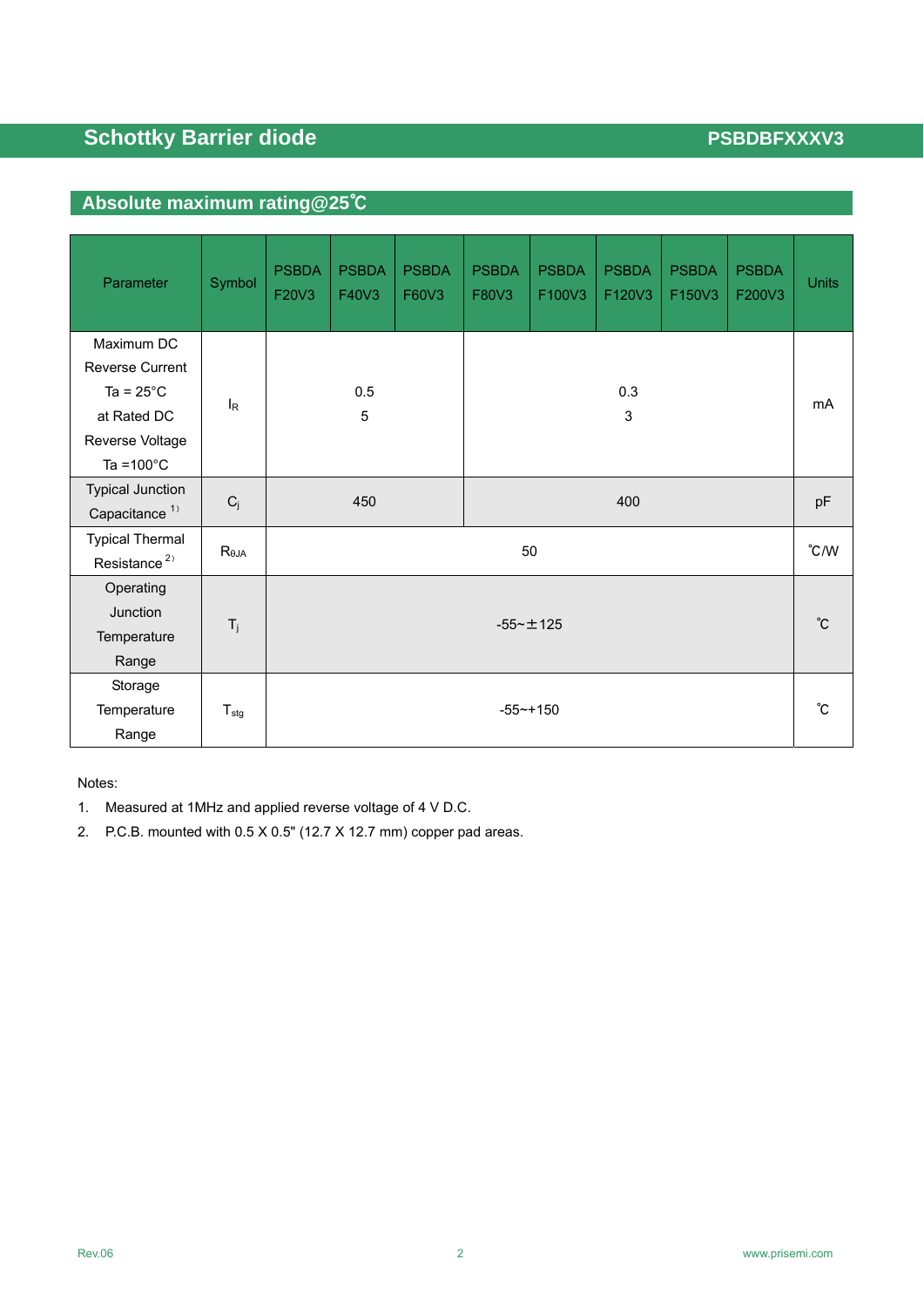# **Schottky Barrier diode PSBDBFXXXV3 PSBDBFXXXV3**

### **Typical Characteristics**



Fig.1 Forward Current Derating Curve



Fig.3 Typical Forward Characteristic



Fig.5 Maximum Non-Repetitive Peak Forward Surage Current



Fig.2 Typical Reverse Characteristics



Fig.4 Typical Junction Capacitance



Fig.6- Typical Transient Thermal Impedance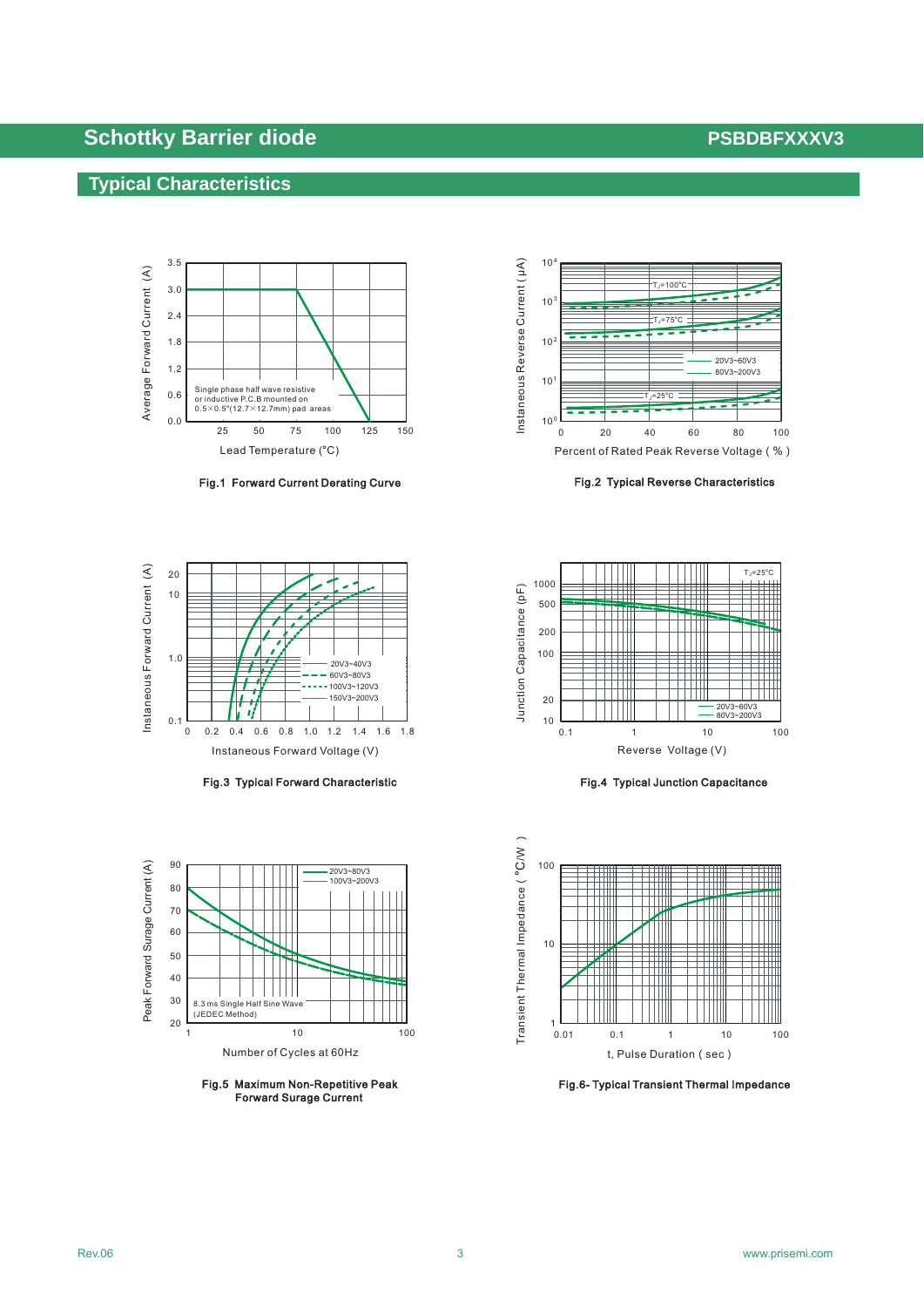# **Schottky Barrier diode PSBDBFXXXV3**

## **Solder Reflow Recommendation**



Peak Temp=257℃, Ramp Rate=0.802deg. ℃/sec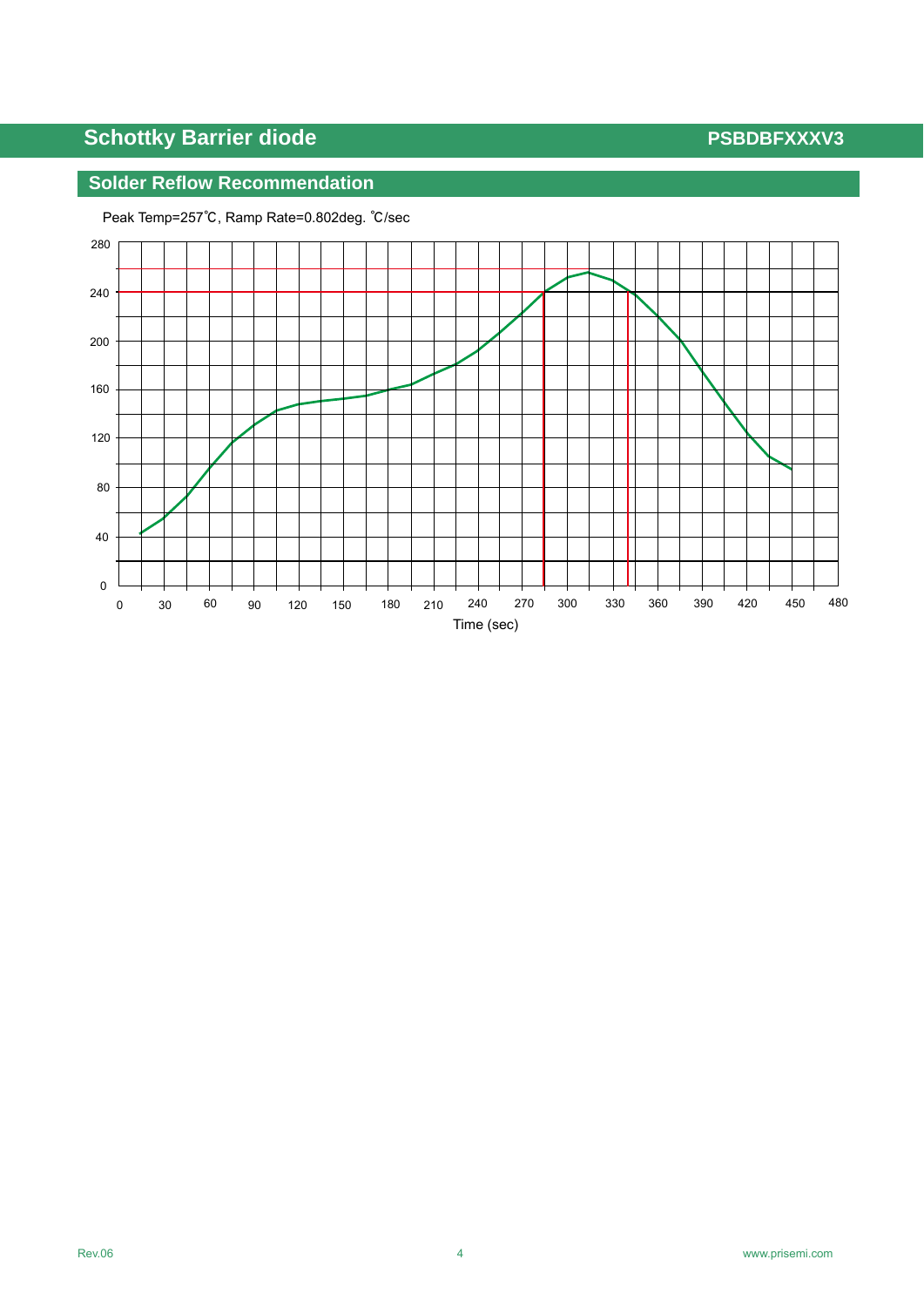# **Schottky Barrier diode PSBDBFXXXV3**

## **Product dimension (SMBF)**







|--|--|



| UNIT |     | Α   | С    | D   | Е   | $H_{E}$ | е   | g   |             |
|------|-----|-----|------|-----|-----|---------|-----|-----|-------------|
| mm   | max | 1.3 | 0.26 | 4.4 | 3.7 | 5.5     | 2.2 | 1.0 | $9^{\circ}$ |
|      | min | 1.1 | 0.18 | 4.2 | 3.5 | 5.1     | 1.9 |     |             |
| mil  | max | 51  | 10   | 173 | 146 | 216     | 86  | 40  |             |
|      | mın | 43  |      | 165 | 138 | 200     | 75  |     |             |

# The recommended mounting pad size



## **Ordering information**

| <b>Device</b> | Package        | <b>Shipping</b>   |  |  |  |  |
|---------------|----------------|-------------------|--|--|--|--|
| PSBDBFXXXV3   | SMBF (Pb-Free) | 5000/ Tape & Reel |  |  |  |  |